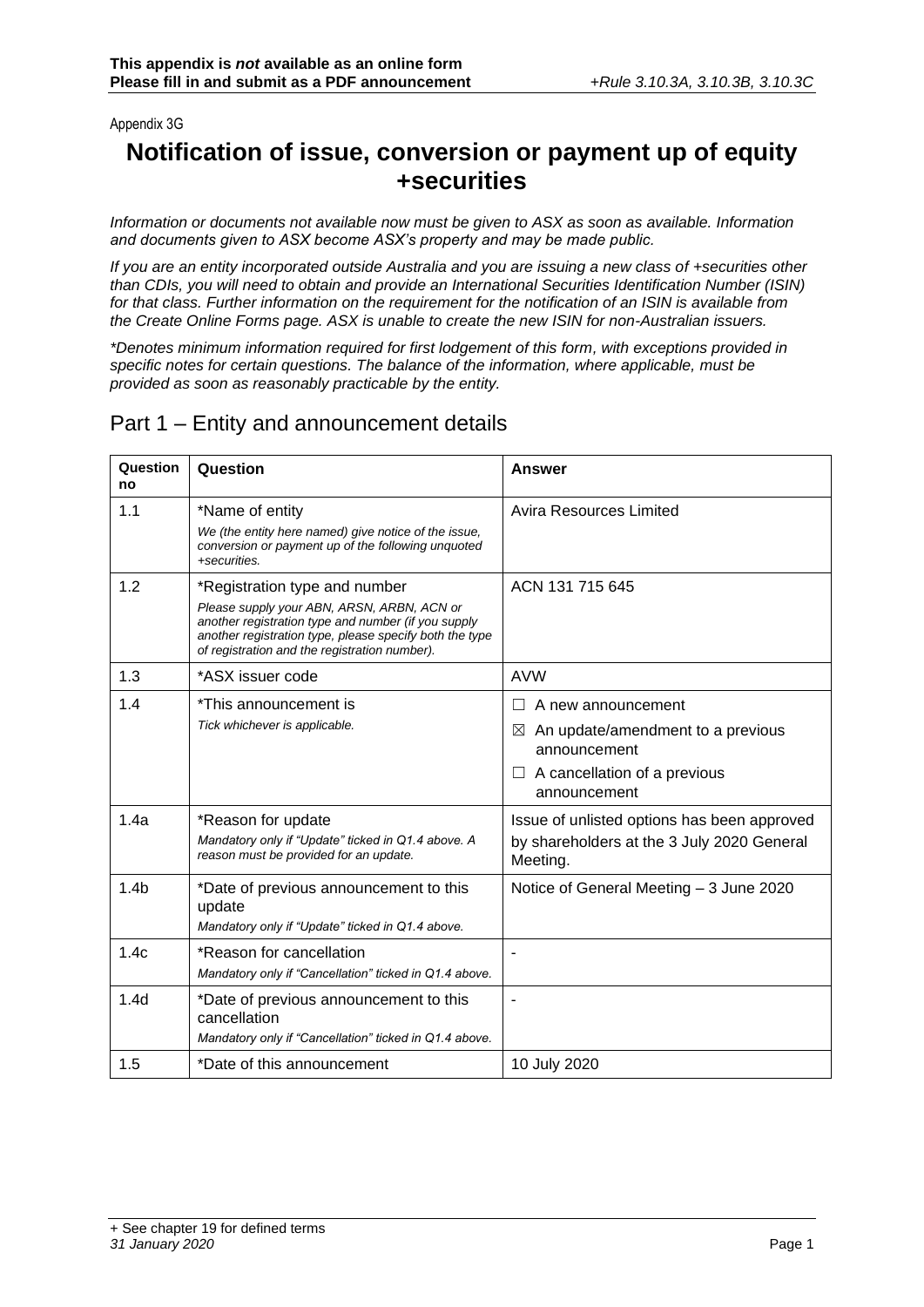# Part 2 – Type of issue

| Question<br>No.    | Question                                                                                                                                                                                                                                                                                                                                                                                                                                                          | Answer                                                                                                                                                                                                                                                                                                                                                                                                                                                                                                                                                                                                                                  |
|--------------------|-------------------------------------------------------------------------------------------------------------------------------------------------------------------------------------------------------------------------------------------------------------------------------------------------------------------------------------------------------------------------------------------------------------------------------------------------------------------|-----------------------------------------------------------------------------------------------------------------------------------------------------------------------------------------------------------------------------------------------------------------------------------------------------------------------------------------------------------------------------------------------------------------------------------------------------------------------------------------------------------------------------------------------------------------------------------------------------------------------------------------|
| 2.1                | *The +securities the subject of this<br>notification are:<br>Select whichever item is applicable.<br>If you wish to notify ASX of different types of issues of<br>securities, please complete a separate Appendix 3G<br>for each type of issue.                                                                                                                                                                                                                   | $\Box$ +Securities issued as a result of options<br>being exercised or other +convertible<br>+securities being converted and that are<br>not to be quoted on ASX<br>$\Box$ Partly paid +securities that have been<br>fully paid up and that are not to be<br>quoted on ASX<br>$\Box$ +Securities issued under an +employee<br>incentive scheme that are not being<br>immediately quoted on ASX<br>Other [please specify]<br>$\boxtimes$<br>If you have selected 'other' please provide the<br>circumstances of the issue here:<br>Issue of unlisted options has been approved<br>by shareholders at the 3 July 2020 General<br>Meeting. |
| 2.2a.1             | Please state the number and type of<br>options that were exercised or other<br>+convertible securities that were converted<br>(including their ASX security code if<br>available)?<br>Answer this question if your response to Q2.1 is<br>"securities issued as a result of options being<br>exercised or other convertible securities being<br>converted and that are not to be quoted on ASX".                                                                  |                                                                                                                                                                                                                                                                                                                                                                                                                                                                                                                                                                                                                                         |
| 2.2a.2             | And the date the options were exercised or<br>other +convertible securities were<br>converted:<br>Answer this question if your response to Q2.1 is<br>"securities issued as a result of options being<br>exercised or other convertible securities being<br>converted and that are not to be quoted on ASX".<br>Note: If this occurred over a range of dates, enter the<br>date the last of the options was exercised or<br>convertible securities was converted. |                                                                                                                                                                                                                                                                                                                                                                                                                                                                                                                                                                                                                                         |
| 2.2 <sub>b.1</sub> | Please state the number and type of partly<br>paid +securities that were fully paid up<br>(including their ASX security code if<br>available)?<br>Answer this question if your response to Q2.1 is<br>"partly paid securities that have been paid up and that<br>are not to be quoted on ASX".                                                                                                                                                                    |                                                                                                                                                                                                                                                                                                                                                                                                                                                                                                                                                                                                                                         |
| 2.2 <sub>b.2</sub> | And the date the +securities were fully paid<br>up:<br>Answer this question if your response to Q2.1 is<br>"partly paid securities that have been paid up and that<br>are not to be quoted on ASX".<br>Note: If this occurred over a range of dates, enter the<br>date the last of the securities was fully paid up.                                                                                                                                              |                                                                                                                                                                                                                                                                                                                                                                                                                                                                                                                                                                                                                                         |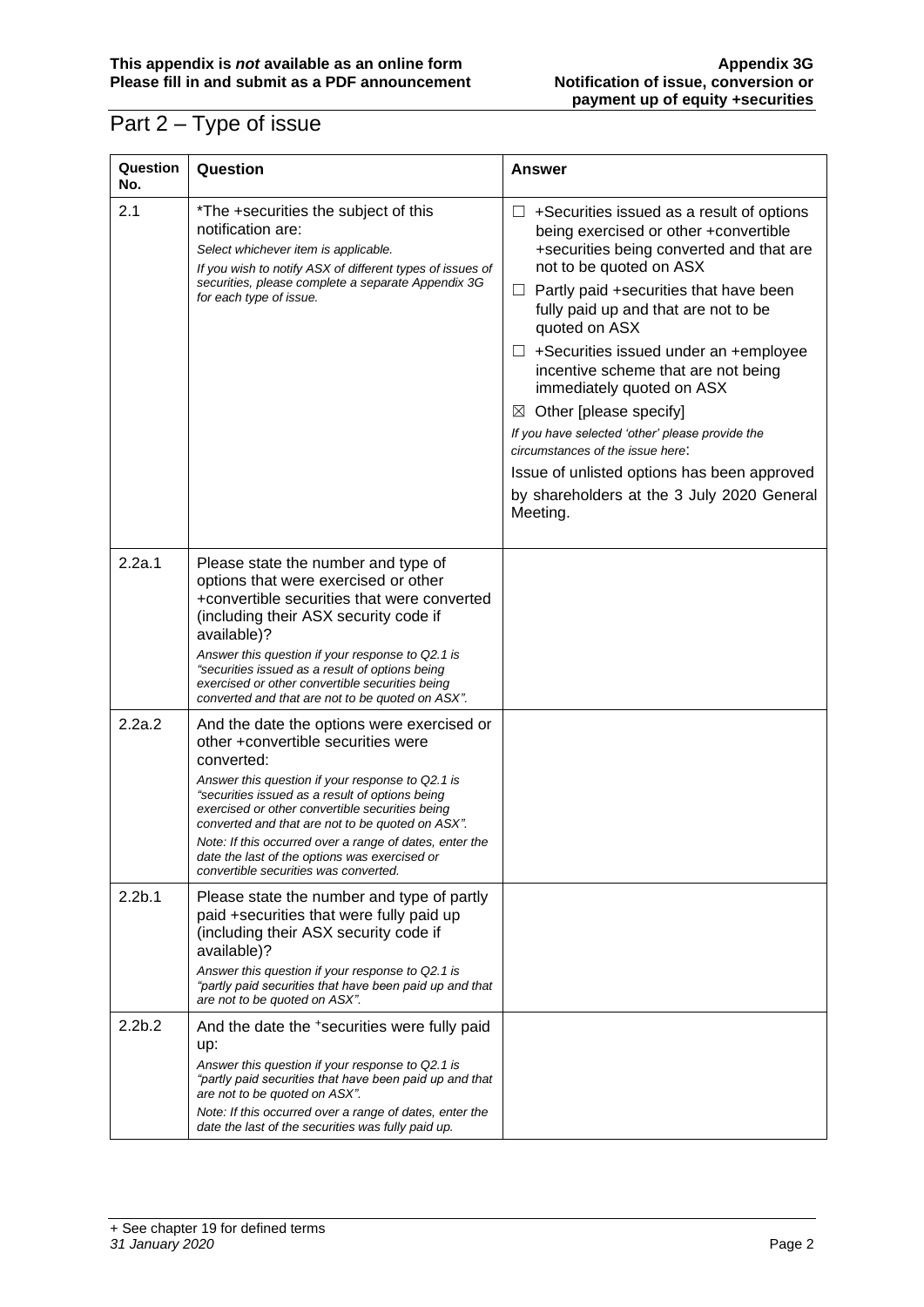|          |                                                                                                                                                                                                                                                                                                                                                                                                                                                                                                                                                                                                                                       |                           |                  | payment up or equity foculmed                                                                     |  |
|----------|---------------------------------------------------------------------------------------------------------------------------------------------------------------------------------------------------------------------------------------------------------------------------------------------------------------------------------------------------------------------------------------------------------------------------------------------------------------------------------------------------------------------------------------------------------------------------------------------------------------------------------------|---------------------------|------------------|---------------------------------------------------------------------------------------------------|--|
| 2.2c.1   | Please state the number and type of<br>+securities (including their ASX security<br>code) issued under an +employee<br>incentive scheme that are not being<br>immediately quoted on ASX<br>Answer this question if your response to Q2.1 is<br>"securities issued under an employee incentive<br>scheme that are not being immediately quoted on<br>ASX".                                                                                                                                                                                                                                                                             |                           |                  |                                                                                                   |  |
| 2.2c.2   | *Please attach a document or provide<br>details of a URL link for a document lodged<br>with ASX detailing the terms of the<br>+employee incentive scheme or a<br>summary of the terms.<br>Answer this question if your response to Q2.1 is<br>"securities issued under an employee incentive<br>scheme that are not being immediately quoted on<br>ASX".                                                                                                                                                                                                                                                                              |                           |                  |                                                                                                   |  |
| 2.2c.3   | *Are any of these +securities being issued<br>to +key management personnel (KMP) or<br>an +associate<br>Answer this question if your response to Q2.1 is<br>"securities issued under an employee incentive<br>scheme that are not being immediately quoted on<br>ASX".                                                                                                                                                                                                                                                                                                                                                                |                           |                  |                                                                                                   |  |
| 2.2c.3.a | *Provide details of the recipients and the number of +securities issued to each of them.<br>Answer this question if your response to Q2.1 is "securities issued under an employee incentive scheme that are<br>not being immediately quoted on ASX" and your response to Q2.2c.3 is "Yes". Repeat the detail in the table<br>below for each KMP involved in the issue. If the securities are being issued to the KMP, repeat the name of the<br>KMP or insert "Same" in "Name of registered holder". If the securities are being issued to an associate of a KMP,<br>insert the name of the associate in "Name of registered holder". |                           |                  |                                                                                                   |  |
|          | Name of KMP                                                                                                                                                                                                                                                                                                                                                                                                                                                                                                                                                                                                                           | Name of registered holder |                  | <b>Number of +securities</b>                                                                      |  |
| 2.2d.1   | *The purpose(s) for which the entity is<br>issuing the +securities is:                                                                                                                                                                                                                                                                                                                                                                                                                                                                                                                                                                |                           |                  | $\Box$ To raise additional working capital<br>To fund the retirement of debt                      |  |
|          | Answer this question if your response to Q2.1 is<br>"Other".<br>You may select one or more of the items in the list.                                                                                                                                                                                                                                                                                                                                                                                                                                                                                                                  |                           | $\Box$<br>$\Box$ | To pay for the acquisition of an asset<br>[provide details below]<br>To pay for services rendered |  |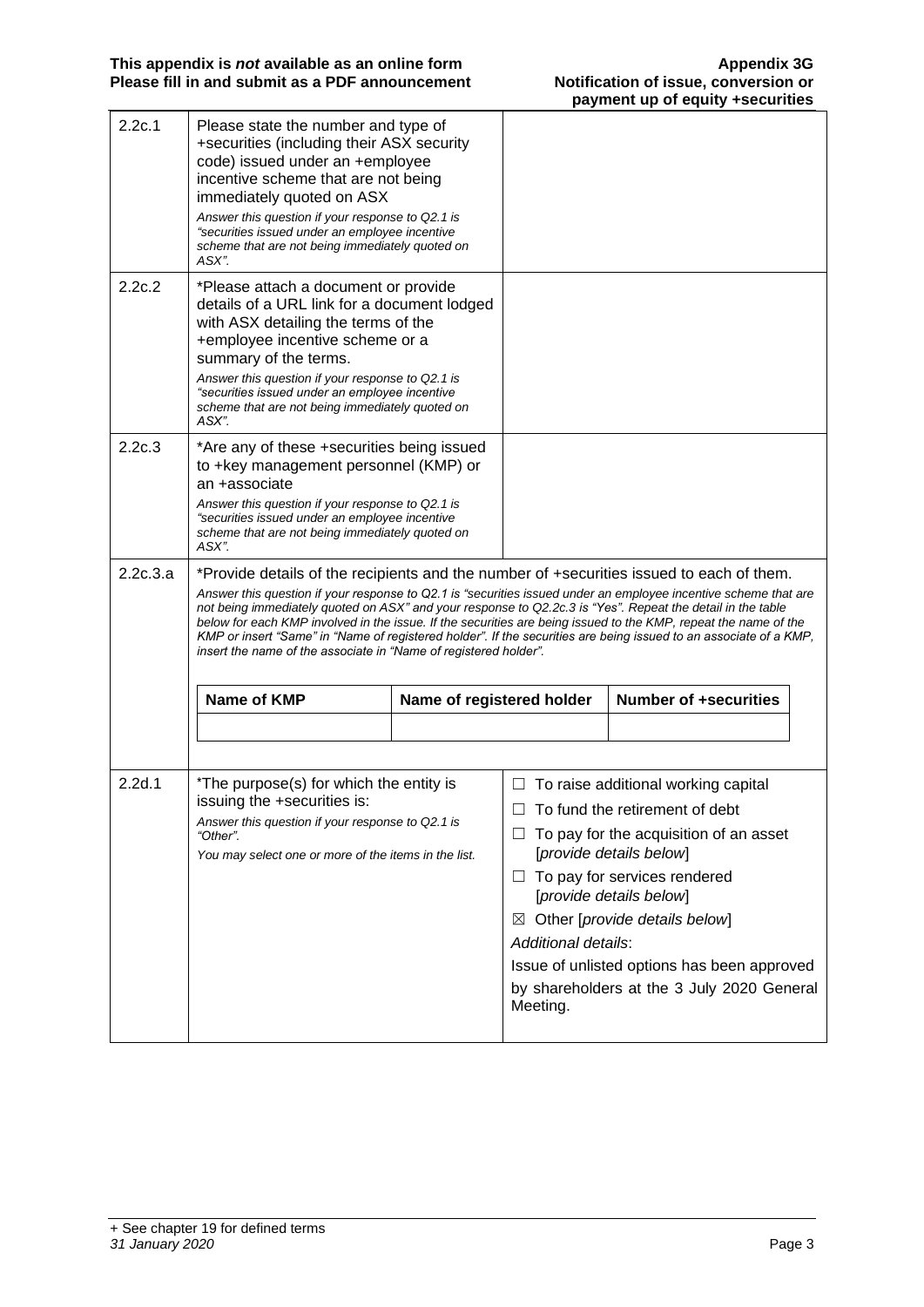| 2.2d.2 | Please provide any further information<br>needed to understand the circumstances in<br>which you are notifying the issue of these<br>+securities to ASX, including (if applicable)<br>why the issue of the +securities has not<br>been previously announced to the market<br>in an Appendix 3B<br>You must answer this question if your response to<br>Q2.1 is "Other". If there is no other information to<br>provide, please answer "Not applicable" or "N/A". |                                                                                                                           |
|--------|------------------------------------------------------------------------------------------------------------------------------------------------------------------------------------------------------------------------------------------------------------------------------------------------------------------------------------------------------------------------------------------------------------------------------------------------------------------|---------------------------------------------------------------------------------------------------------------------------|
| 2.3    | *The +securities being issued are:<br>Tick whichever is applicable                                                                                                                                                                                                                                                                                                                                                                                               | $\boxtimes$ Additional +securities in an existing<br>unquoted class that is already recorded<br>by ASX ("existing class") |
|        |                                                                                                                                                                                                                                                                                                                                                                                                                                                                  | $\boxtimes$ New +securities in an unquoted class<br>that is not yet recorded by ASX ("new<br>class")                      |

## Part 3A – number and type of +securities being issued (existing class)

| Question<br>No. | Question                                                                                                                                                                                                                                                                                                                                                                                                                                                                                                                                                                                                 | <b>Answer</b>                                                                                          |
|-----------------|----------------------------------------------------------------------------------------------------------------------------------------------------------------------------------------------------------------------------------------------------------------------------------------------------------------------------------------------------------------------------------------------------------------------------------------------------------------------------------------------------------------------------------------------------------------------------------------------------------|--------------------------------------------------------------------------------------------------------|
| 3A.1            | *ASX security code & description                                                                                                                                                                                                                                                                                                                                                                                                                                                                                                                                                                         | Unquoted<br>Options,<br>Unquoted<br>options<br>exercisable at \$0.01 on or before 15<br>November 2021. |
| 3A.2            | *Number of +securities being issued                                                                                                                                                                                                                                                                                                                                                                                                                                                                                                                                                                      | 25,000,000                                                                                             |
| 3A.3a           | *Will the +securities being issued rank<br>equally in all respects from their issue date<br>with the existing issued +securities in that<br>class?                                                                                                                                                                                                                                                                                                                                                                                                                                                       | Yes                                                                                                    |
| 3A.3b           | *Is the actual date from which the<br>+securities will rank equally (non-ranking<br>end date) known?<br>Answer this question if your response to Q3A.3a is<br>"No".                                                                                                                                                                                                                                                                                                                                                                                                                                      |                                                                                                        |
| 3A.3c           | *Provide the actual non-ranking end date<br>Answer this question if your response to Q3A.3a is<br>"No" and your response to Q3A.3b is "Yes".                                                                                                                                                                                                                                                                                                                                                                                                                                                             | ä,                                                                                                     |
| 3A.3d           | *Provide the estimated non-ranking end<br>period<br>Answer this question if your response to Q3A.3a is<br>"No" and your response to Q3A.3b is "No".                                                                                                                                                                                                                                                                                                                                                                                                                                                      | L,                                                                                                     |
| 3A.3e           | *Please state the extent to which the<br>+securities do not rank equally:<br>in relation to the next dividend,<br>$\bullet$<br>distribution or interest payment; or<br>for any other reason<br>$\bullet$<br>Answer this question if your response to Q3A.3a is<br>"No".<br>For example, the securities may not rank at all, or may<br>rank proportionately based on the percentage of the<br>period in question they have been on issue, for the<br>next dividend, distribution or interest payment; or they<br>may not be entitled to participate in some other event,<br>such as an entitlement issue. |                                                                                                        |

*Answer the questions in this part if your response to Q2.3 is "existing class".*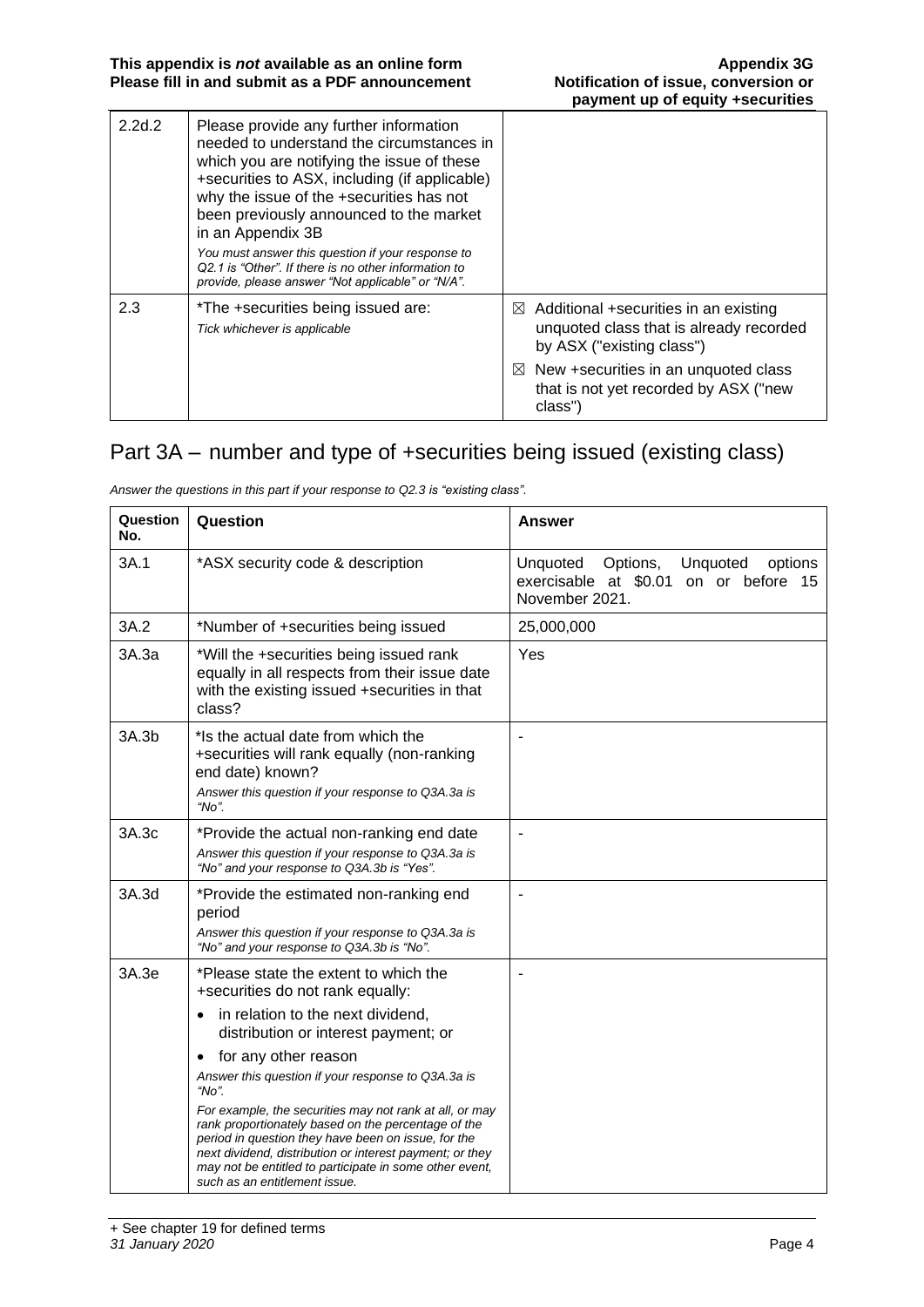### Part 3B – number and type of +securities being issued (new class)

*Answer the questions in this part if your response to Q2.3 is "new class".*

| Question<br>No. | Question                                                                                                                                                                                                                                                                                                                                                                                                                                                                                                                                                                                                                                                            | Answer                                                                                                                                                                                                              |
|-----------------|---------------------------------------------------------------------------------------------------------------------------------------------------------------------------------------------------------------------------------------------------------------------------------------------------------------------------------------------------------------------------------------------------------------------------------------------------------------------------------------------------------------------------------------------------------------------------------------------------------------------------------------------------------------------|---------------------------------------------------------------------------------------------------------------------------------------------------------------------------------------------------------------------|
| 3B.1            | *Security description                                                                                                                                                                                                                                                                                                                                                                                                                                                                                                                                                                                                                                               | Unquoted Options, Unquoted options<br>exercisable at \$0.01 on or before 10 July<br>2022.                                                                                                                           |
| 3B.2            | *Security type<br>Select one item from the list that best describes the<br>securities the subject of this form. This will determine<br>more detailed questions to be asked about the security<br>later in this section. Select "ordinary fully or partly paid<br>shares/units" for stapled securities or CDIs. For interest<br>rate securities, please select the appropriate choice<br>from either "Convertible debt securities" or "Non-<br>convertible debt securities". Select "Other" for<br>performance shares/units and performance<br>options/rights or if the selections available in the list do<br>not appropriately describe the security being issued. | Ordinary fully or partly paid shares/units<br>ш<br>Options<br>⊠<br>+Convertible debt securities<br>$\perp$<br>Non-convertible +debt securities<br>$\perp$<br>Redeemable preference shares/units<br>Other<br>$\perp$ |
| 3B.3            | <b>ISIN code</b><br>Answer this question if you are an entity incorporated<br>outside Australia and you are issuing a new class of<br>securities other than CDIs. See also the note at the top<br>of this form.                                                                                                                                                                                                                                                                                                                                                                                                                                                     |                                                                                                                                                                                                                     |
| 3B.4            | *Number of +securities being issued                                                                                                                                                                                                                                                                                                                                                                                                                                                                                                                                                                                                                                 | 50,000,000                                                                                                                                                                                                          |
| 3B.5a           | *Will all the +securities issued in this class<br>rank equally in all respects from the issue<br>date?                                                                                                                                                                                                                                                                                                                                                                                                                                                                                                                                                              | Yes                                                                                                                                                                                                                 |
| 3B.5b           | *Is the actual date from which the<br>+securities will rank equally (non-ranking<br>end date) known?<br>Answer this question if your response to Q3B.5a is<br>" $No$ ".                                                                                                                                                                                                                                                                                                                                                                                                                                                                                             |                                                                                                                                                                                                                     |
| 3B.5c           | *Provide the actual non-ranking end date<br>Answer this question if your response to Q3B.5a is<br>"No" and your response to Q3B.5b is "Yes".                                                                                                                                                                                                                                                                                                                                                                                                                                                                                                                        | $\blacksquare$                                                                                                                                                                                                      |
| 3B.5d           | *Provide the estimated non-ranking end<br>period<br>Answer this question if your response to Q3B.5a is<br>"No" and your response to Q3B.5b is "No".                                                                                                                                                                                                                                                                                                                                                                                                                                                                                                                 |                                                                                                                                                                                                                     |
| 3B.5e           | *Please state the extent to which the<br>+securities do not rank equally:<br>in relation to the next dividend,<br>$\bullet$<br>distribution or interest payment; or<br>for any other reason<br>$\bullet$<br>Answer this question if your response to Q3B.5a is<br>"No".<br>For example, the securities may not rank at all, or may<br>rank proportionately based on the percentage of the<br>period in question they have been on issue, for the<br>next dividend, distribution or interest payment; or they<br>may not be entitled to participate in some other event,<br>such as an entitlement issue.                                                            |                                                                                                                                                                                                                     |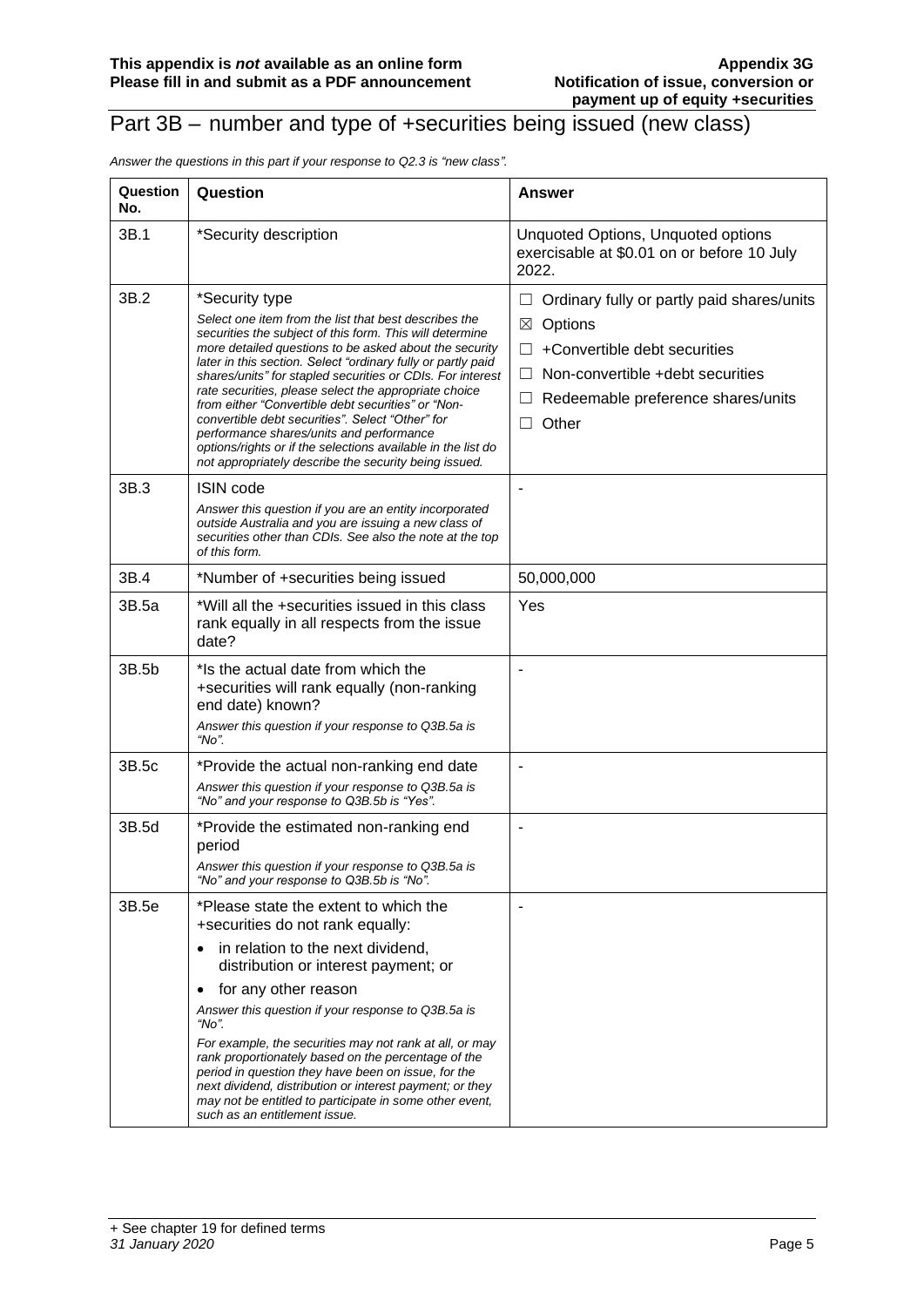| 3B.6  | Please attach a document or provide a URL<br>link for a document lodged with ASX setting<br>out the material terms of the +securities<br>being issued<br>You may cross reference a disclosure document, PDS,<br>information memorandum, investor presentation or<br>other announcement with this information provided it<br>has been released to the ASX Market Announcements<br>Platform.                                                                                                                         | https://www.asx.com.au/asxpdf/20200603/p<br>df/44jc3mrjtmmg6g.pdf<br>Notice of General Meeting |
|-------|--------------------------------------------------------------------------------------------------------------------------------------------------------------------------------------------------------------------------------------------------------------------------------------------------------------------------------------------------------------------------------------------------------------------------------------------------------------------------------------------------------------------|------------------------------------------------------------------------------------------------|
| 3B.7  | *Have you received confirmation from ASX<br>that the terms of the +securities are<br>appropriate and equitable under listing rule<br>6.1?<br>Answer this question only if you are an ASX Listing.<br>(ASX Foreign Exempt Listings and ASX Debt Listings<br>do not have to answer this question).<br>If your response is "No" and the securities have any<br>unusual terms, you should approach ASX as soon as<br>possible for confirmation under listing rule 6.1 that the<br>terms are appropriate and equitable. | No, The issue of the unlisted options has<br>been approved by shareholders.                    |
| 3B.8a | Ordinary fully or partly paid shares/units details<br>Answer the questions in this section if you selected this security type in your response to Question 3B.2.                                                                                                                                                                                                                                                                                                                                                   |                                                                                                |
|       | *+Security currency<br>This is the currency in which the face amount of an<br>issue is denominated. It will also typically be the<br>currency in which distributions are declared.                                                                                                                                                                                                                                                                                                                                 |                                                                                                |
|       | *Will there be CDIs issued over the<br>+securities?                                                                                                                                                                                                                                                                                                                                                                                                                                                                |                                                                                                |
|       | *CDI ratio<br>Answer this question if you answered "Yes" to the<br>previous question. This is the ratio at which CDIs can<br>be transmuted into the underlying security (e.g. 4:1<br>means 4 CDIs represent 1 underlying security<br>whereas 1:4 means 1 CDI represents 4 underlying<br>securities).                                                                                                                                                                                                               |                                                                                                |
|       | *Is it a partly paid class of +security?                                                                                                                                                                                                                                                                                                                                                                                                                                                                           |                                                                                                |
|       | *Paid up amount: unpaid amount<br>Answer this question if answered "Yes" to the<br>previous question.<br>The paid up amount represents the amount of<br>application money and/or calls which have been paid<br>on any security considered 'partly paid'<br>The unpaid amount represents the unpaid or yet to be<br>called amount on any security considered 'partly<br>paid'.                                                                                                                                      |                                                                                                |
|       | The amounts should be provided per the security<br>currency (e.g. if the security currency is AUD, then the<br>paid up and unpaid amount per security in AUD).                                                                                                                                                                                                                                                                                                                                                     |                                                                                                |
|       | *Is it a stapled +security?                                                                                                                                                                                                                                                                                                                                                                                                                                                                                        |                                                                                                |
|       | This is a security class that comprises a number of<br>ordinary shares and/or ordinary units issued by<br>separate entities that are stapled together for the<br>purposes of trading.                                                                                                                                                                                                                                                                                                                              |                                                                                                |
| 3B.8b | <b>Option details</b>                                                                                                                                                                                                                                                                                                                                                                                                                                                                                              |                                                                                                |
|       | Answer the questions in this section if you selected this security type in your response to Question 3B.2.                                                                                                                                                                                                                                                                                                                                                                                                         |                                                                                                |
|       | *+Security currency                                                                                                                                                                                                                                                                                                                                                                                                                                                                                                | <b>AUD</b><br>1)                                                                               |
|       | This is the currency in which the exercise price is<br>payable.                                                                                                                                                                                                                                                                                                                                                                                                                                                    | <b>AUD</b><br>2)                                                                               |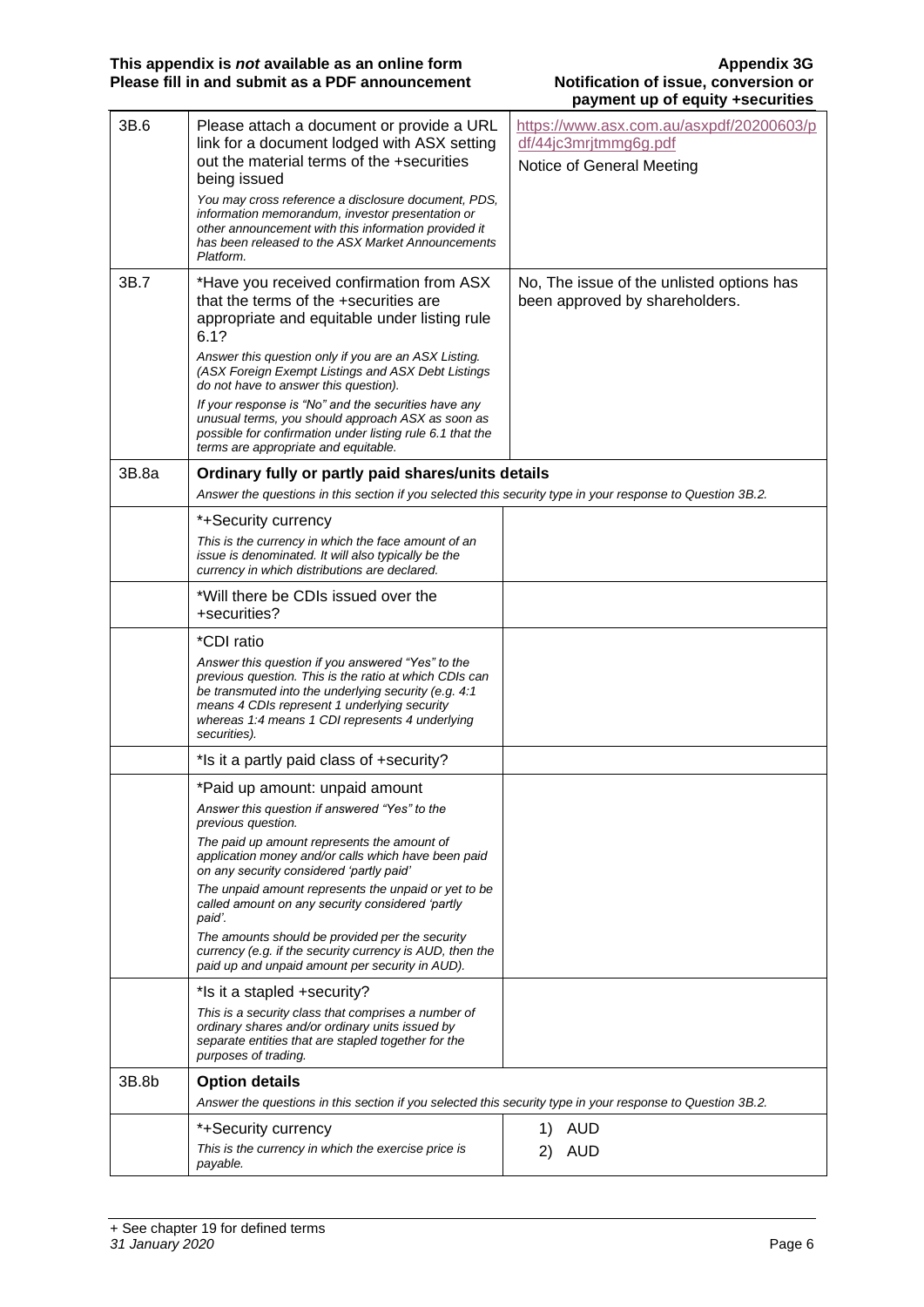|       |                                                                                                                                                                                                          |         |          | payment up or equity +securities |
|-------|----------------------------------------------------------------------------------------------------------------------------------------------------------------------------------------------------------|---------|----------|----------------------------------|
|       | *Exercise price<br>The price at which each option can be exercised and                                                                                                                                   |         | 1)<br>2) | \$0.01<br>\$0.01                 |
|       | convert into the underlying security. If there is no<br>exercise price please answer as \$0.00.<br>The exercise price should be provided per the                                                         |         |          |                                  |
|       | security currency (i.e. if the security currency is AUD,<br>the exercise price should be expressed in AUD).                                                                                              |         |          |                                  |
|       | *Expiry date                                                                                                                                                                                             |         | 1)       | 15 November 2021                 |
|       | The date on which the options expire or terminate.                                                                                                                                                       |         | 2)       | 10 July 2022                     |
|       | *Details of the number and type of<br>+security (including its ASX security code if                                                                                                                      |         | 1)       | 25,000,000                       |
|       | the +security is quoted on or recorded by<br>ASX) that will be issued if an option is<br>exercised                                                                                                       |         | 2)       | 50,000,000                       |
|       | For example, if the option can be exercised to receive<br>one fully paid ordinary share with ASX security code<br>ABC, please insert "One fully paid ordinary share<br>$(ASK:ABC)^{n}$ .                 |         |          |                                  |
| 3B.8c | Details of non-convertible +debt securities, +convertible debt securities, or                                                                                                                            |         |          |                                  |
|       | redeemable preference shares/units<br>Answer the questions in this section if you selected one of these security types in your response to Question<br>3B.2.                                             |         |          |                                  |
|       | Refer to Guidance Note 34 and the "Guide to the Naming Conventions and Security Descriptions for ASX Quoted<br>Debt and Hybrid Securities" for further information on certain terms used in this section |         |          |                                  |
|       | *Type of +security                                                                                                                                                                                       | ш       |          | Simple corporate bond            |
|       | Select one item from the list                                                                                                                                                                            |         |          | Non-convertible note or bond     |
|       |                                                                                                                                                                                                          | $\Box$  |          | Convertible note or bond         |
|       |                                                                                                                                                                                                          |         |          | $\Box$ Preference share/unit     |
|       |                                                                                                                                                                                                          | ப       |          | Capital note                     |
|       |                                                                                                                                                                                                          | ப       |          | <b>Hybrid security</b>           |
|       |                                                                                                                                                                                                          | $\perp$ | Other    |                                  |
|       | *+Security currency                                                                                                                                                                                      |         |          |                                  |
|       | This is the currency in which the face value of the<br>security is denominated. It will also typically be the<br>currency in which interest or distributions are paid.                                   |         |          |                                  |
|       | Face value                                                                                                                                                                                               |         |          |                                  |
|       | This is the principal amount of each security.                                                                                                                                                           |         |          |                                  |
|       | The face value should be provided per the security<br>currency (i.e. if security currency is AUD, then the<br>face value per security in AUD).                                                           |         |          |                                  |
|       | *Interest rate type                                                                                                                                                                                      | Ш       |          | Fixed rate                       |
|       | Select one item from the list                                                                                                                                                                            |         |          | Floating rate                    |
|       | Select the appropriate interest rate type per the terms<br>of the security. Definitions for each type are provided                                                                                       | $\Box$  |          | Indexed rate                     |
|       | in the Guide to the Naming Conventions and Security<br>Descriptions for ASX Quoted Debt and Hybrid                                                                                                       |         |          | Variable rate                    |
|       | <b>Securities</b>                                                                                                                                                                                        | ⊔       |          | Zero coupon/no interest          |
|       |                                                                                                                                                                                                          |         | Other    |                                  |
|       | Frequency of coupon/interest payments                                                                                                                                                                    | Ш       |          | Monthly                          |
|       | per year<br>Select one item from the list.                                                                                                                                                               | Ш       |          | Quarterly                        |
|       |                                                                                                                                                                                                          |         |          | Semi-annual                      |
|       |                                                                                                                                                                                                          | $\Box$  |          | Annual                           |
|       |                                                                                                                                                                                                          |         |          | No coupon/interest payments      |
|       |                                                                                                                                                                                                          |         | Other    |                                  |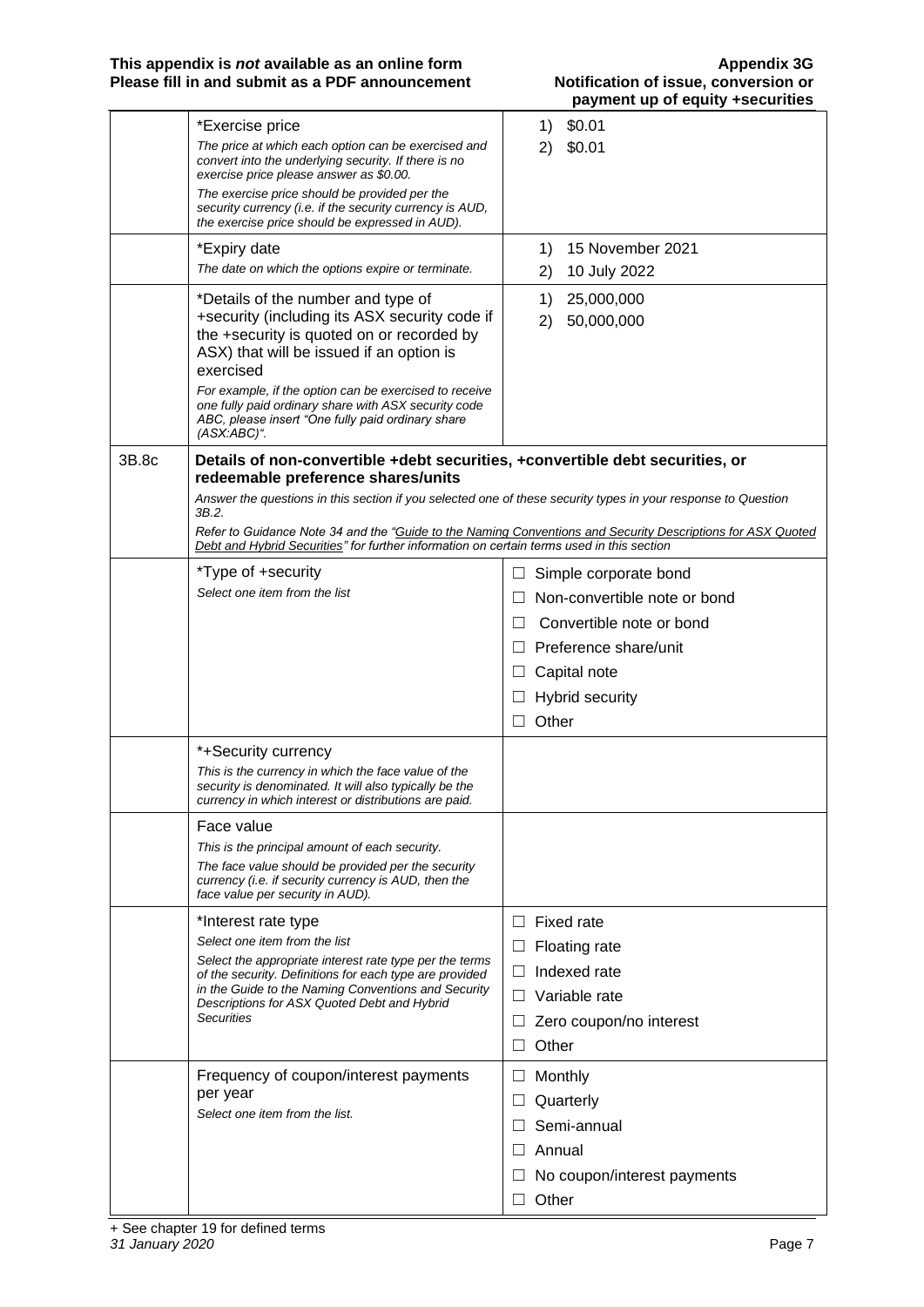| First interest payment date<br>A response is not required if you have selected "No<br>coupon/interest payments" in response to the<br>question above on the frequency of coupon/interest<br>payments                                                                                                                                                                      |                                                                                                                      |
|---------------------------------------------------------------------------------------------------------------------------------------------------------------------------------------------------------------------------------------------------------------------------------------------------------------------------------------------------------------------------|----------------------------------------------------------------------------------------------------------------------|
| Interest rate per annum<br>Answer this question if the interest rate type is fixed.                                                                                                                                                                                                                                                                                       | % p.a.                                                                                                               |
| *Is the interest rate per annum estimated<br>at this time?<br>Answer this question if the interest rate type is fixed.                                                                                                                                                                                                                                                    |                                                                                                                      |
| If the interest rate per annum is estimated,<br>then what is the date for this information to<br>be announced to the market (if known)<br>Answer this question if the interest rate type is fixed<br>and your response to the previous question is "Yes".<br>Answer "Unknown" if the date is not known at this<br>time.                                                   |                                                                                                                      |
| *Does the interest rate include a reference<br>rate, base rate or market rate (e.g. BBSW<br>or CPI)?<br>Answer this question if the interest rate type is floating<br>or indexed                                                                                                                                                                                          |                                                                                                                      |
| *What is the reference rate, base rate or<br>market rate?<br>Answer this question if the interest rate type is floating<br>or indexed and your response to the previous<br>question is "Yes".                                                                                                                                                                             |                                                                                                                      |
| *Does the interest rate include a margin<br>above the reference rate, base rate or<br>market rate?<br>Answer this question if the interest rate type is floating<br>or indexed.                                                                                                                                                                                           |                                                                                                                      |
| *What is the margin above the reference<br>rate, base rate or market rate (expressed<br>as a percent per annum)<br>Answer this question if the interest rate type is floating<br>or indexed and your response to the previous<br>question is "Yes".                                                                                                                       | % p.a.                                                                                                               |
| *S128F of the Income Tax Assessment Act<br>status applicable to the +security<br>Select one item from the list<br>For financial products which are likely to give rise to a<br>payment to which s128F of the Income Tax<br>Assessment Act applies, ASX requests issuers to<br>confirm the s128F status of the security:<br>"s128F exempt" means interest payments are not | s128F exempt<br>$\Box$<br>Not s128F exempt<br>$\sqcup$<br>s128F exemption status unknown<br>Not applicable<br>$\Box$ |
| taxable to non-residents:<br>"Not s128F exempt" means interest payments are<br>$\bullet$<br>taxable to non-residents:<br>"s128F exemption status unknown" means the<br><i>issuer is unable to advise the status:</i><br>"Not applicable" means s128F is not applicable to<br>$\bullet$<br>this security                                                                   |                                                                                                                      |
| *Is the +security perpetual (i.e. no maturity<br>date)?                                                                                                                                                                                                                                                                                                                   |                                                                                                                      |
| *Maturity date<br>Answer this question if the security is not perpetual                                                                                                                                                                                                                                                                                                   |                                                                                                                      |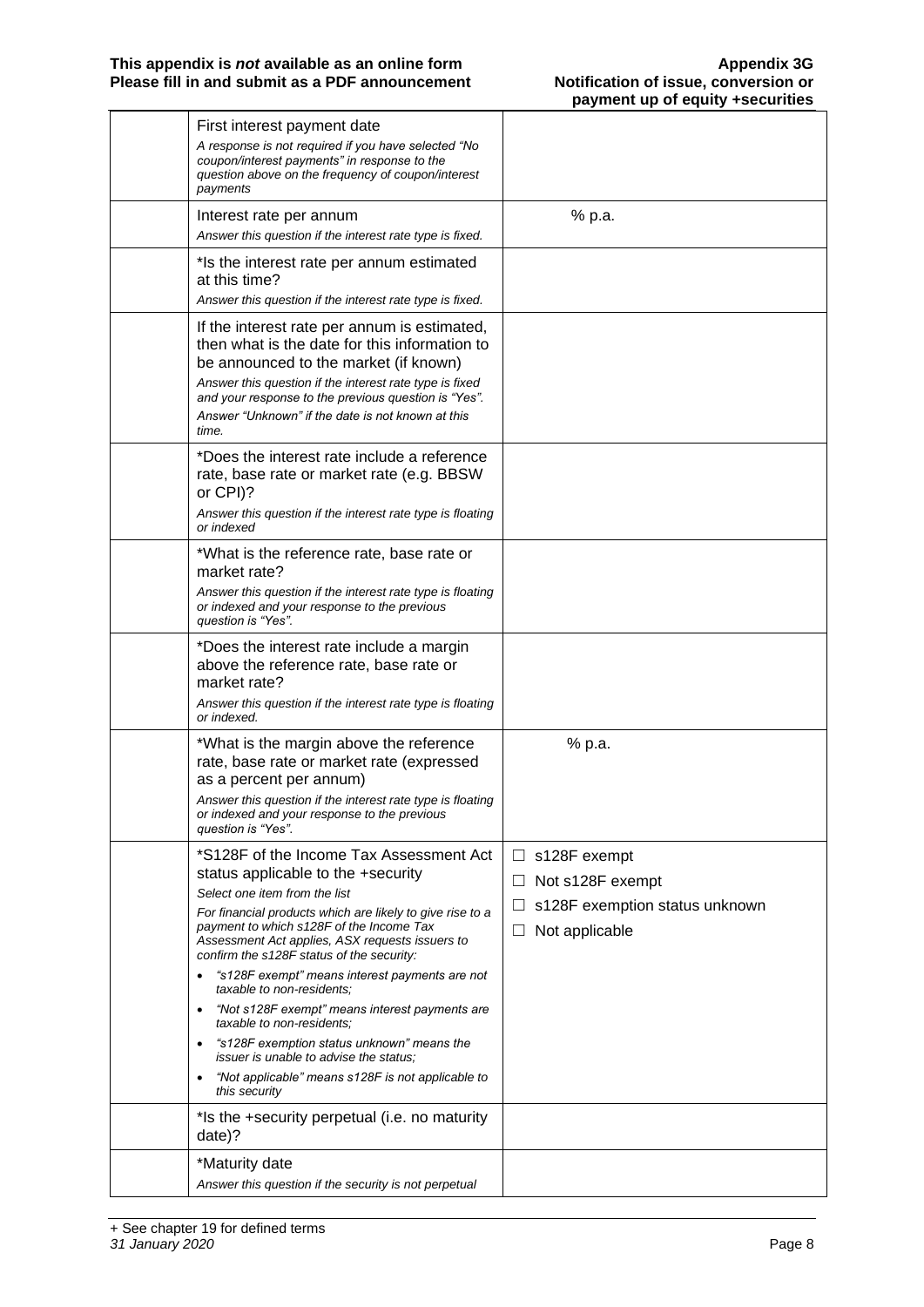#### **This appendix is** *not* **available as an online form Appendix 3G Please fill in and submit as a PDF announcement Notification of issue, conversion or**

| *Select other features applicable to the<br>+security<br>Up to 4 features can be selected. Further information<br>is available in the Guide to the Naming Conventions<br>and Security Descriptions for ASX Quoted Debt and<br><b>Hybrid Securities.</b>                                                                                                                                                                                                                                                                                       | Simple<br>$\Box$<br>Subordinated<br>П<br>Secured<br>$\Box$<br>Converting<br>$\Box$<br>Convertible<br>$\Box$<br>Transformable<br>П<br>Exchangeable<br>$\Box$<br>$\Box$ Cumulative<br>Non-Cumulative<br>П<br>$\Box$ Redeemable<br>Extendable<br>$\Box$<br>$\Box$ Reset<br>Step-Down<br>$\Box$<br>Step-Up<br>$\Box$<br>Stapled<br>$\Box$ |
|-----------------------------------------------------------------------------------------------------------------------------------------------------------------------------------------------------------------------------------------------------------------------------------------------------------------------------------------------------------------------------------------------------------------------------------------------------------------------------------------------------------------------------------------------|---------------------------------------------------------------------------------------------------------------------------------------------------------------------------------------------------------------------------------------------------------------------------------------------------------------------------------------|
| *Is there a first trigger date on which a right<br>of conversion, redemption, call or put can<br>be exercised (whichever is first)?                                                                                                                                                                                                                                                                                                                                                                                                           | None of the above<br>$\Box$<br>Yes or No                                                                                                                                                                                                                                                                                              |
| *If yes, what is the first trigger date<br>Answer this question if your response to the previous<br>question is "Yes".                                                                                                                                                                                                                                                                                                                                                                                                                        |                                                                                                                                                                                                                                                                                                                                       |
| Details of the number and type of +security<br>(including its ASX security code if the<br>+security is quoted on ASX) that will be<br>issued if the securities to be quoted are<br>converted, transformed or exchanged<br>Answer this question if the security features include<br>"converting", "convertible", "transformable" or<br>"exchangeable".<br>For example, if the security can be converted into<br>1,000 fully paid ordinary shares with ASX security<br>code ABC, please insert "1,000 fully paid ordinary<br>shares (ASX:ABC)". |                                                                                                                                                                                                                                                                                                                                       |

### Part 4 – Issue details

| Question<br>No.  | Question                                                                                                                                                       | Answer                                                                  |
|------------------|----------------------------------------------------------------------------------------------------------------------------------------------------------------|-------------------------------------------------------------------------|
| 4.1              | *Have the +securities been issued yet?                                                                                                                         | Yes                                                                     |
| 4.1a             | *What was their date of issue?<br>Answer this question if your response to Q4.1 is<br>"Yes".                                                                   | 10 July 2020                                                            |
| 4.1 <sub>b</sub> | *What is their proposed date of issue?<br>Answer this question if your response to Q4.1 is "No".                                                               |                                                                         |
| 4.2              | *Are the +securities being issued for a<br>cash consideration?<br>If the securities are being issued for nil cash<br>consideration, answer this question "No". | None, issued in accordance with shareholder<br>approval on 3 July 2020. |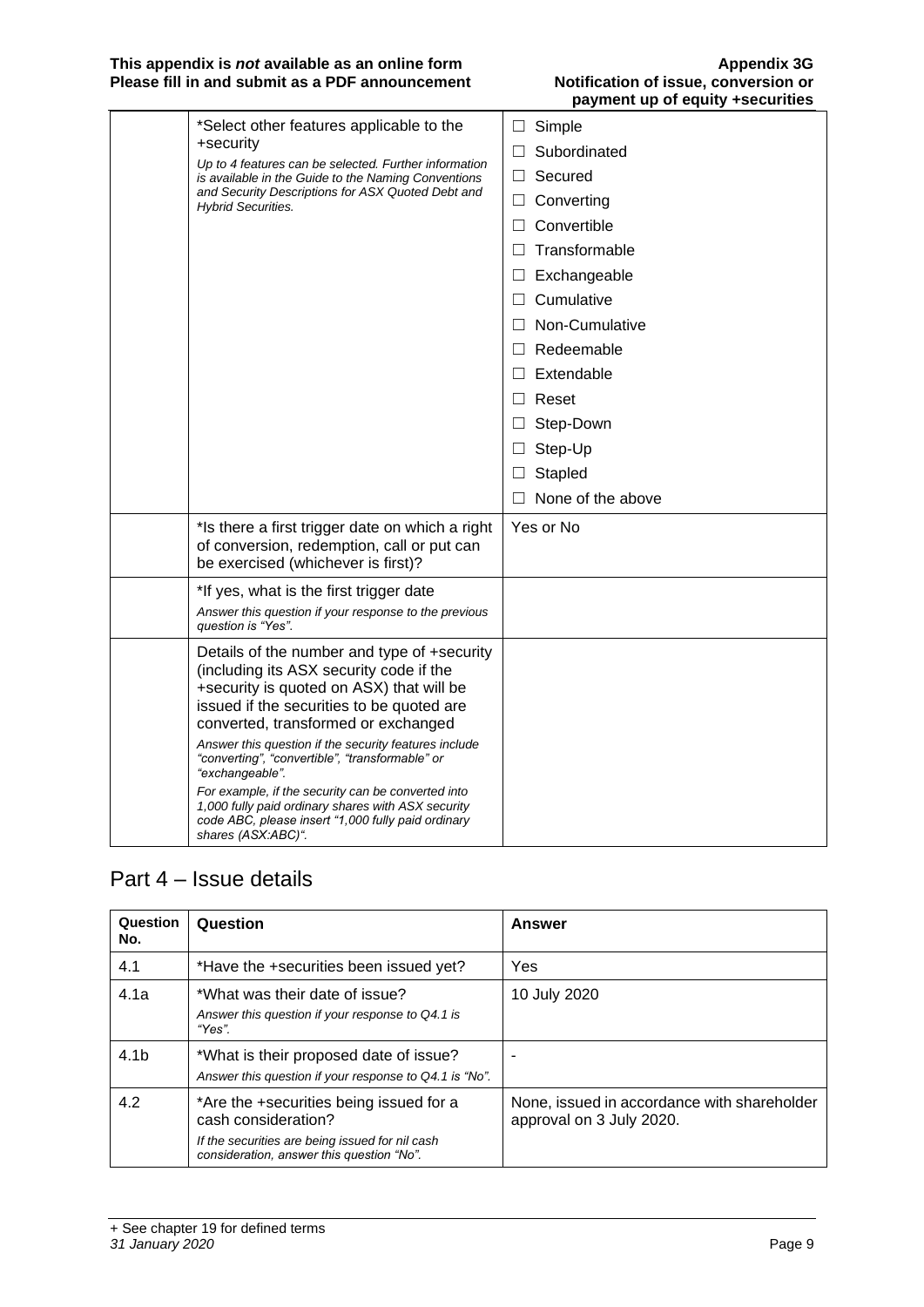| 4.2a | *In what currency is the cash consideration<br>being paid<br>For example, if the consideration is being paid in<br>Australian Dollars, state AUD.<br>Answer this question if your response to Q4.2 is<br>"Yes".                                                                                                                             |                                                                         |
|------|---------------------------------------------------------------------------------------------------------------------------------------------------------------------------------------------------------------------------------------------------------------------------------------------------------------------------------------------|-------------------------------------------------------------------------|
| 4.2b | *What is the issue price per +security<br>Answer this question if your response to Q4.2 is "Yes"<br>and by reference to the issue currency provided in<br>your response to Q4.2a.<br>Note: you cannot enter a nil amount here. If the<br>securities are being issued for nil cash consideration,<br>answer Q4.2 as "No" and complete Q4.2c. |                                                                         |
| 4.2c | Please describe the consideration being<br>provided for the +securities<br>Answer this question if your response to Q4.2 is "No".                                                                                                                                                                                                           | None, issued in accordance with shareholder<br>approval on 3 July 2020. |
| 4.3  | Any other information the entity wishes to<br>provide about the issue                                                                                                                                                                                                                                                                       |                                                                         |

### Part 5 – Unquoted +securities on issue

Following the issue of the +securities the subject of this application, the unquoted issued +securities of the entity will comprise:

*Note: the figures provided in the table in section 5.1 below are used to calculate part of the total market capitalisation of the entity published by ASX from time to time. Please make sure you include in the table each class of unquoted securities issued by the entity.*

*Restricted securities should be included in table 5.1.*

| 5.1 |                                                                           |                                       |
|-----|---------------------------------------------------------------------------|---------------------------------------|
|     | *ASX security code and description                                        | *Total number of +securities on issue |
|     | Unquoted options exercisable at \$0.01 on or<br>before 16 September 2021. | 7,272,728                             |
|     | Unquoted options exercisable at \$0.01 on or<br>before 15 November 2021.  | 50,000,000                            |
|     | Unquoted options exercisable at \$0.01 on or<br>before 10 July 2022.      | 50,000,000                            |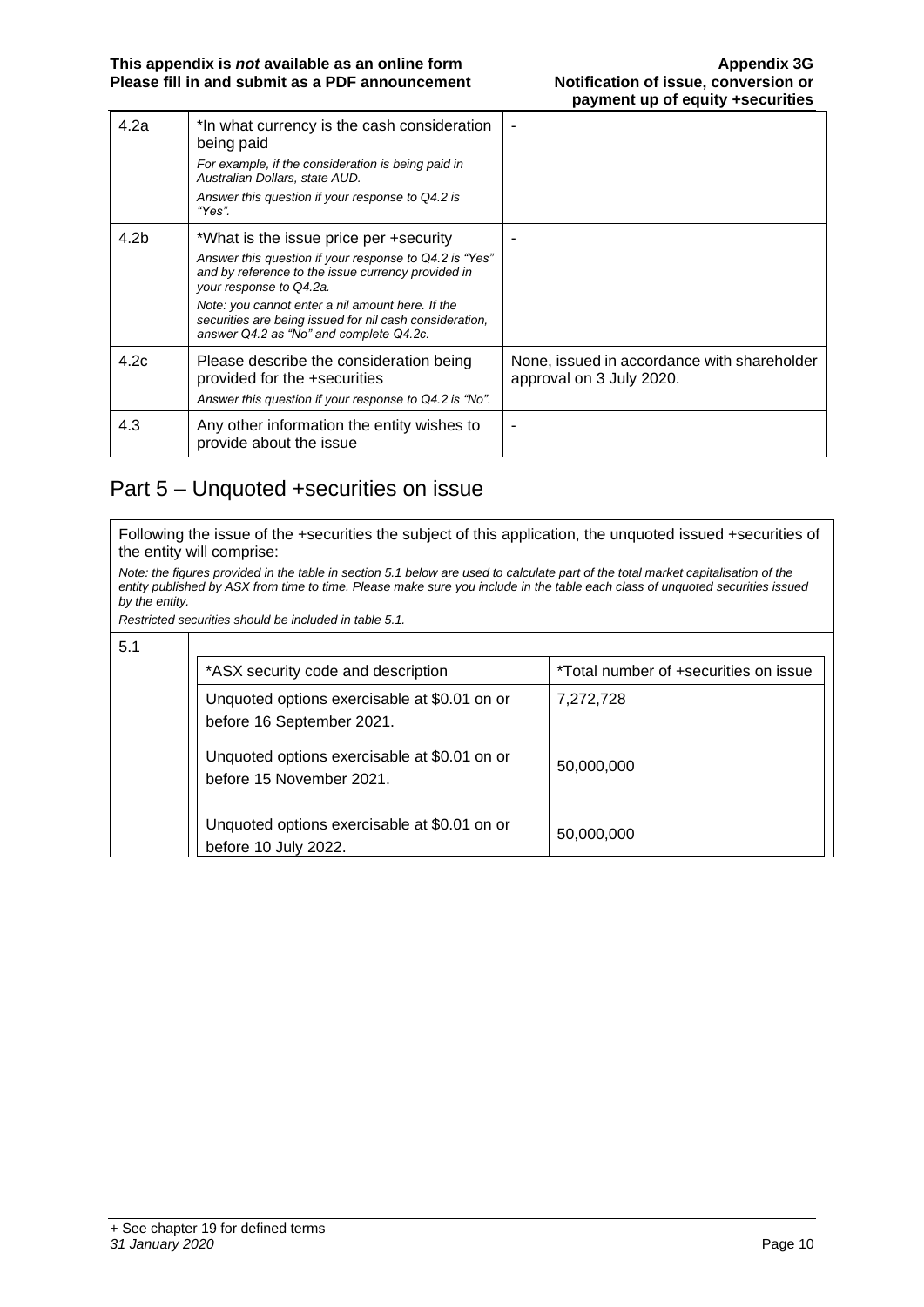### Part 6 – Other Listing Rule requirements

*The questions in this Part should only be answered if you are an ASX Listing (ASX Foreign Exempt Listings and ASX Debt Listings do not need to complete this Part) and:*

- *your response to Q2.1 is "+securities issued under an +employee incentive scheme that are not being immediately quoted on ASX"; or*
- *your response to Q2.1 is "Other"*

| Question<br>No.  | Question                                                                                                                                                                                                                                                                                                                                      | Answer                                                                |
|------------------|-----------------------------------------------------------------------------------------------------------------------------------------------------------------------------------------------------------------------------------------------------------------------------------------------------------------------------------------------|-----------------------------------------------------------------------|
| 6.1              | *Are the securities being issued under<br>Listing Rule 7.2 exception $131$ and therefore<br>the issue does not need any security holder<br>approval under Listing Rule 7.1?<br>Answer this question if your response to Q2.1 is<br>"securities issued under an employee incentive<br>scheme that are not being immediately quoted on<br>ASX". | No.                                                                   |
| 6.2              | *Has the entity obtained, or is it obtaining,<br>+security holder approval for the issue<br>under listing rule 7.1?<br>Answer this question if the response to Q6.1 is "No".                                                                                                                                                                  | Yes                                                                   |
| 6.2a             | *Date of meeting or proposed meeting to<br>approve the issue under listing rule 7.1<br>Answer this question if the response to Q6.1 is "No"<br>and the response to Q6.2 is "Yes".                                                                                                                                                             | Approvals received at the Company's<br>General Meeting on 3 July 2020 |
| 6.2 <sub>b</sub> | *Are any of the +securities being issued<br>without +security holder approval using the<br>entity's 15% placement capacity under<br>listing rule 7.1?<br>Answer this question if the response to Q6.1 is "No"<br>and the response to Q6.2 is "No".                                                                                            |                                                                       |

<sup>1</sup> *Exception 13* An issue of securities under an employee incentive scheme if within 3 years before the issue date:

- (a) in the case of a scheme established before the entity was listed a summary of the terms of the scheme and the maximum number of equity securities proposed to be issued under the scheme were set out in the prospectus, PDS or information memorandum lodged with ASX under rule 1.1 condition 3; or
- (b) the holders of the entity's ordinary securities have approved the issue of equity securities under the scheme as an exception to this rule. The notice of meeting must have included:
	- a summary of the terms of the scheme.
	- the number of securities issued under the scheme since the entity was listed or the date of the last approval under this rule;
	- the maximum number of +equity securities proposed to be issued under the scheme following the approval; and
	- a voting exclusion statement.

Exception 13 is only available if and to the extent that the number of +equity securities issued under the scheme does not exceed the maximum number set out in the entity's prospectus, PDS or information memorandum (in the case of (a) above) or in the notice of meeting (in the case of (b) above).

Exception 13 ceases to be available if there is a material change to the terms of the scheme from those set out in the entity's prospectus, PDS or information memorandum (in the case of (a) above) or in the notice of meeting (in the case of (b) above).